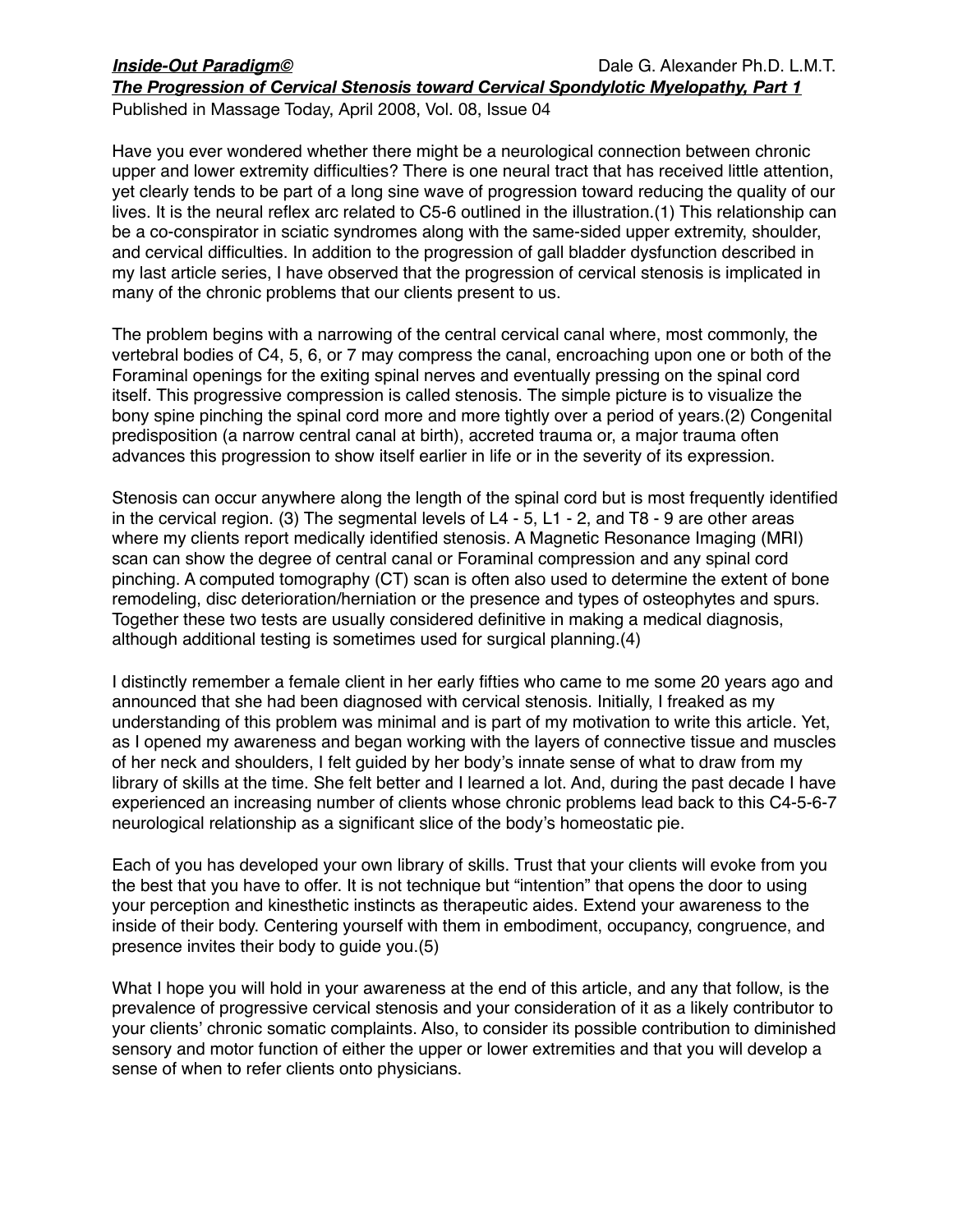Published in Massage Today, April 2008, Vol. 08, Issue 04

As in previous articles I will make some speculative leaps into the underlying functional physiology of this degenerative progression. The distillation of information I wish to share will be broad-brush strokes as this diamond has so many facets and thus will be incomplete. But it will be a beginning.

The progression of cervical stenosis is quite similar to the gradual onset of gall bladder dysfunction in its progression toward disease as it tends to fly under the radar of medical detection until more classic symptoms begin to point in its direction. Multiple sources suggest that in the early stages of cervical stenosis it is most often asymptomatic. (3, 4) One reference suggested "symptoms are believed to develop when the spinal cord has been reduced by at least 30 %." (4)

One of the principal factors to the narrowing of the central canal is spondylosis, or osteoarthritis, with its accompanying disc thinning, bone remodeling, osteophyte and/or spur formation. This progression coupled with the effects of congenital and/or accreted traumatic influences such as whiplash episodes or, events involving cranial compression upon the neck can eventually converge to further narrow the central canal and one or both of the Foraminal openings for the exiting spinal nerves. Once sensory or motor function is affected then the term Myelopathy is used. So in classic diagnostic languaging Cervical Stenosis progresses to Cervical Spondylotic Myelopathy (CSM).

Myelopathy is distinguished from radiculopathy in that the pain or numbness patterns do not necessarily follow the commonly accepted map of the sensory nerve dermatomes. The pain and numbness of myelopathy tends to be more general, for example, broad areas of the neck, shoulder, arm, hip, or leg is affected. And, radiculopathy can co-exist with myelopathy.(3,4) To quickly review of the body's sensory dermatomes please refer to Netter's Plates 150, 455, and 511.(6)

Quite often the sensory or motor symptoms that do emerge during the progression from mild to moderate Myelopathy do so insidiously. Among these may include:

- intermittent pain or numbness in one's hands, arm, shoulder or neck
- intermittent shock-like sensations into either the upper or lower extremities
- brief episodes of extremity twitching or tightness
- extremity clumsiness with spine pain
- intermittent gait "un-coordination" or "weakness"
- intermittent bladder and/or bowel urgency
- inability to complete complex motor tasks
- back-pain with radiation during spinal flexion or extension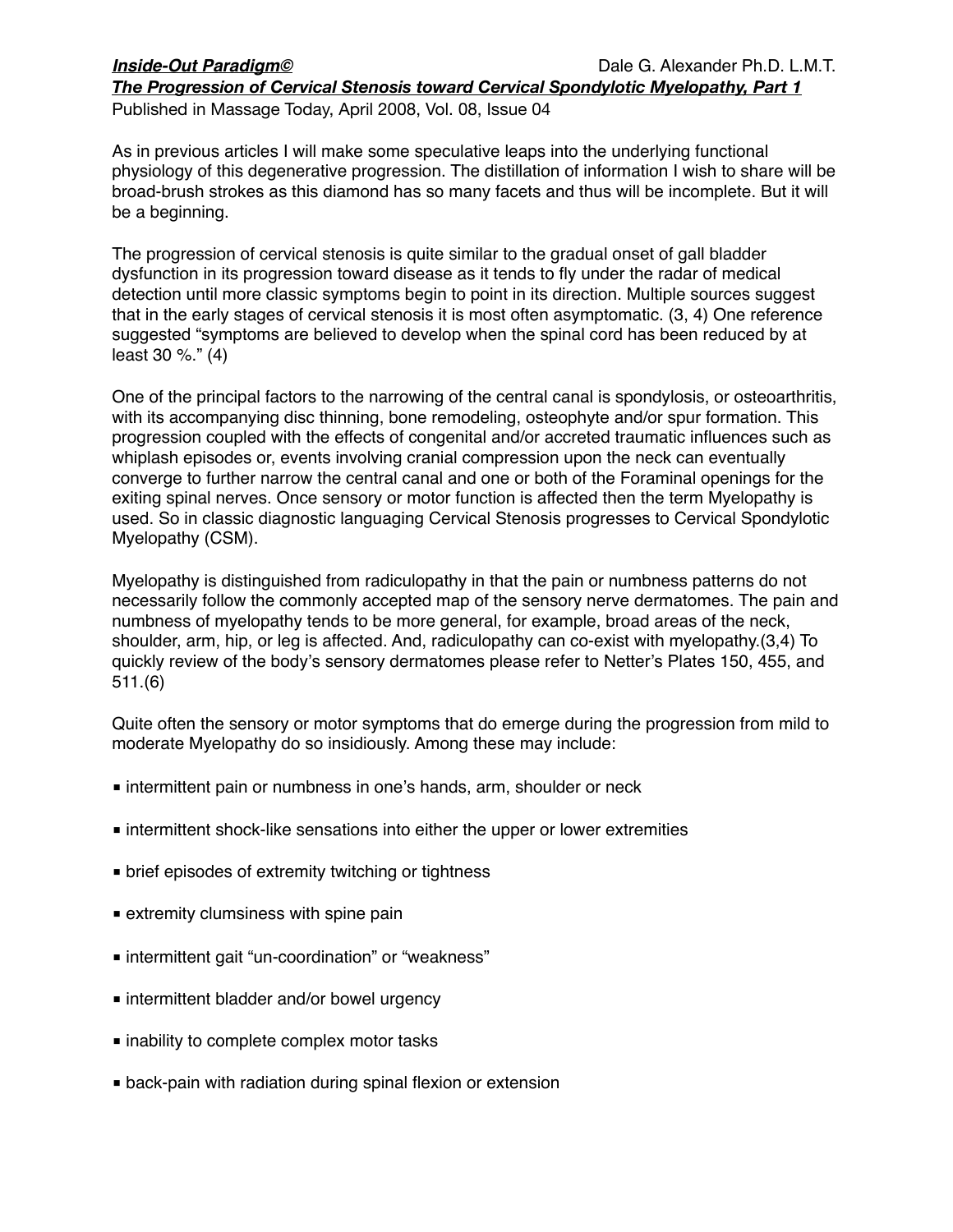Published in Massage Today, April 2008, Vol. 08, Issue 04

- frequent falls
- difficulty walking in the dark
- progressive avoidance of tasks requiring balance / fear of stairs
- wide-based stance
- short, cautious steps during ambulation and looking at feet to improve gait(3)

The insidious part is that these clinical indicators come and go. Clients and their physicians often dismiss them as insignificant because they do go away. Instead of ignoring or denying these signs we need to be part of our clients' early detection team.

Often this collection of somatic complaints is filed away under the general heading of the aging process. The assumption that if something goes away on its own, then, there is no underlying pathological progression is one of my least favorite notions equaled only by the "oft-repeated saw" that children will eventually "grow out of" their somatic aches and pains and functional difficulties. And, sometimes a cigar is just a cigar. Either and both, can be accurate given the mathematical curve of our genetic diversity. The important flag for our consideration is that when clients age, 50 - 55 and older seek us out for assistance with their chronic problems that the progression of cervical stenosis is a possible and more probable part of the symptomatic puzzle.

When CMS is full blown all of the above symptoms become exaggerated, more persistent and may include the muscular atrophy of one shoulder, arm, and/or hand and/or the emergence of an ataxic gait pattern. An ataxic gait pattern can have many expressions yet typically is characterized by taking a step by lifting the advancing leg too high and then slapping it down to the ground. There is often an uneven spacing of steps and tottering or swaying may also occur. I personally observed one of my clients doing the following, "the affected leg is rigid and is swung from the hip in a semicircle by the movements of the trunk; the patient leans to the affected side, and the arm on that side is held in a rigid, semi-flexed position.(7) With obvious haste, I encouraged the client to seek a referral to a neurosurgeon even though they were able to walk out of my office with an improved gait pattern following our session. It is crucial that we recognize our role in referring clients.

It is estimated that approximately 80% of our aging population has some degree of clinical progression toward Cervical Spondylotic Myelopathy (8). Multiple sources note that "it is the most prevalent spinal cord dysfunction of people over 55 in North America."(3, 4) I find it is interesting that in a parallel fashion it has been speculated that 70% of the population over the age of 70 within the United States will experience gallstones and that these stones are estimated to take on average 11 to 25 years to become clinically obvious.(9,10)

Thus, my first speculative leap into functional physiology is to propose that gall bladder dysfunction and cervical stenosis may have an overlapping progression as they share a common neurological junction at C5-6 related to the phrenic nerves, the brachial plexuses, and C5-6 reflex arc's relationship to the same-sided sciatic nerve distribution.(11, 1) My clinical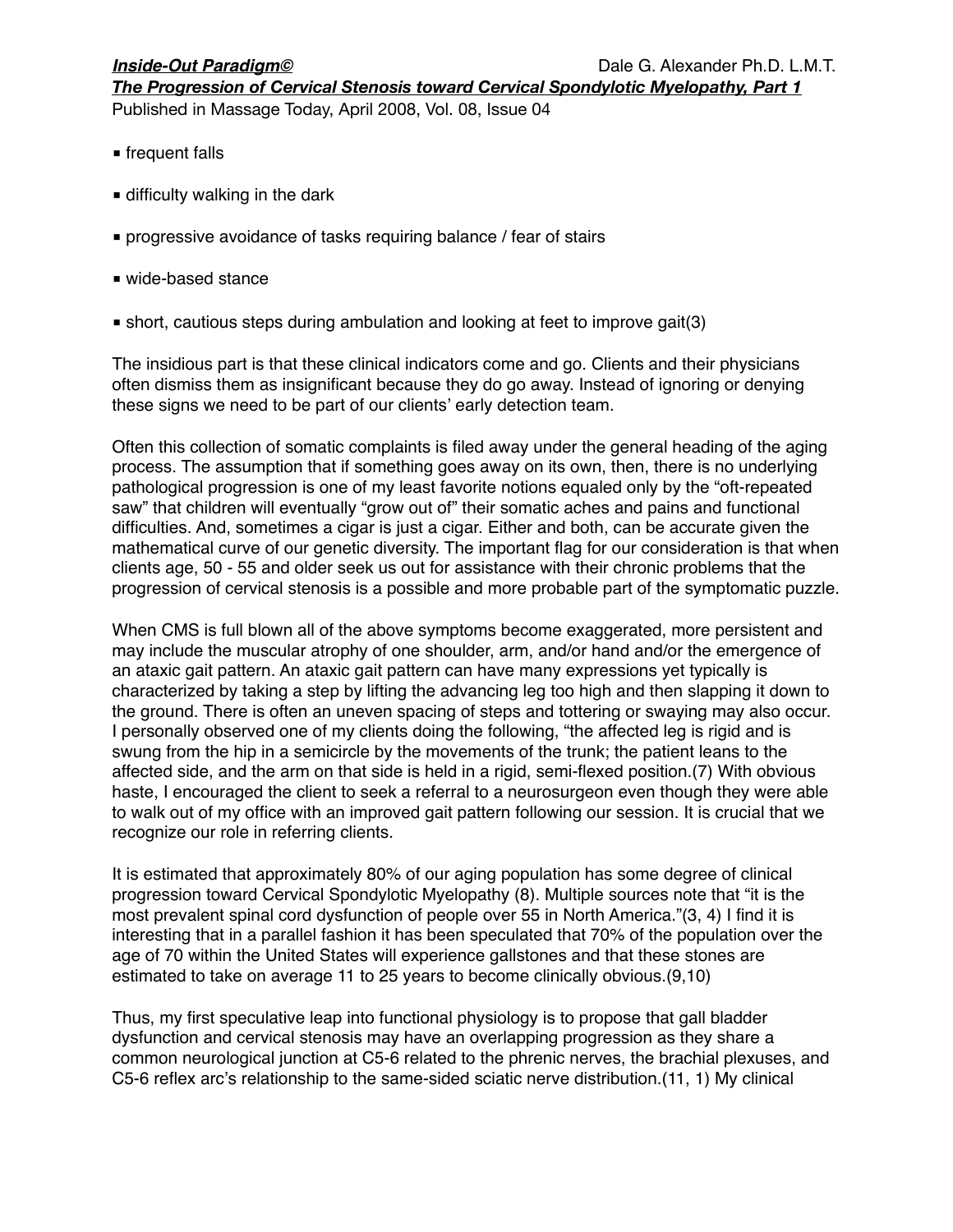Published in Massage Today, April 2008, Vol. 08, Issue 04

experiences do not imply any cause and effect relationship in a predictable sequence, but simply reflect the repetitive nature of what I have observed in my client population.

A female client who came to me following surgery for Cervical Myelopathy reported that most of her pre-surgical symptoms, principally left neck, right shoulder/scapular, and same-sided hip pain still bothered her with the exception that her right shoulder and arm muscles had ceased their progressive atrophy and that she been able to re-build some of her strength and the general use of her right shoulder, arm and hand.

Over the next year she committed to an extended series of treatment sessions and her somatic complaints reduced considerably and her fine motor control improved. However, digestive complaints began to emerge. I encouraged her to return to her physician requesting that they explore these symptoms. Long story short, her gall bladder was removed.

Her cervical myelopathy surgery was successful as it did stop the progressive atrophy of her shoulder, arm, and hand muscles. However, her cervical and shoulder pain, radicular arm and hand dysfunction and same-sided hip tightness continued unabated until she began treatment with me. Following the removal of her gall bladder, all of the above have diminished to more tolerable levels and she continues to receive periodic care.

Let us reprise; the basics of my intention in this first article is simply to highlight that there exists a little recognized neurological relationship between the cervical reflex arc of C5-6 and lower extremity difficulties. Secondly to theorize that cervical stenosis progressing toward cervical Spondylotic myelopathy may underlie many of the chronic somatic complaints that our clients bring to us either as a singular symptomatic etiology or in combination with other subtle progressions such as gall dysfunction/disease. And then third to offer a listing of early indications of this progression so we may refer our clients for appropriate medical testing.

Additionally, I would speculate that as the population over the age of 50 dramatically continues to rise in our country over the next decade that we will have ample opportunity to be of assistance with clients experiencing this progression. I believe our profession will not only, make a significant difference to improving the quality of life for our clients but can also serve to educate our clients about the prevalence of this progression and encouraging them to seek early detection through appropriate medical testing.

A caveat of perspective; 20 years ago an MRI scan cost approximately \$10,000 whereas today it runs approximately \$1600 - 2400 via insurance policies and can be done for \$400 – 700 in certain centers when direct personal payment is made. Encouraging our clients to seek such a diagnostic test may assist them to make important lifestyle choices and/or medical decisions.

In the next article we will delve further into the many facets associated with cervical stenosis and its potential progression toward Cervical Spondylotic Myelopathy.